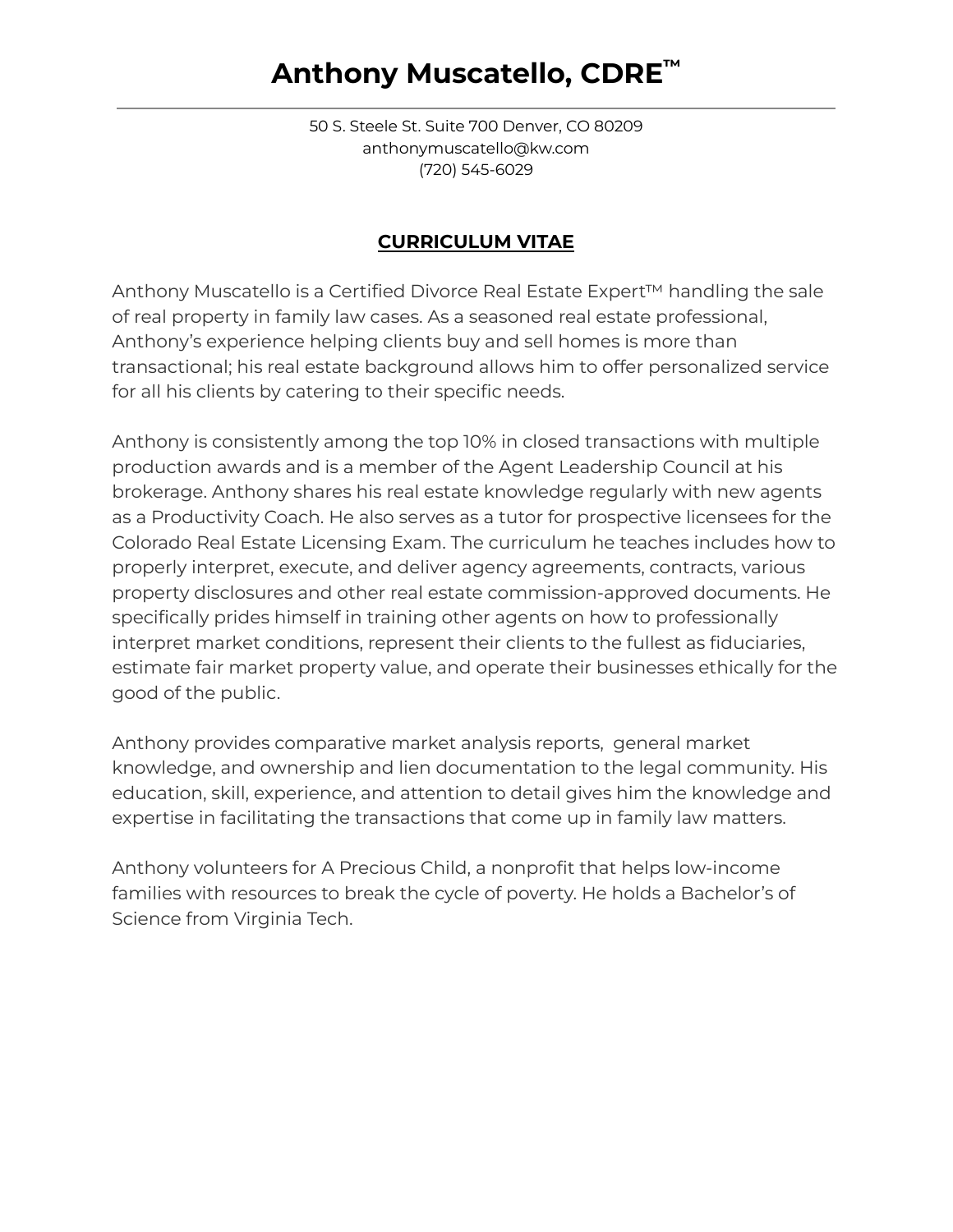# Anthony Muscatello, CDRE ™

## **CERTIFICATIONS**

| Certified Divorce Real Estate Expert (CDRE™)<br>The Ilumni Institute                                                                                                                                                                                                                                                                                                          | Apr 2022 - Present                                             |
|-------------------------------------------------------------------------------------------------------------------------------------------------------------------------------------------------------------------------------------------------------------------------------------------------------------------------------------------------------------------------------|----------------------------------------------------------------|
| Anatomy of Divorce<br>$\bullet$<br>Divorce Court 101<br>$\bullet$<br>The Psychology of Neutrality and Bias<br>$\bullet$<br>The Ethics of CDREs<br>$\bullet$<br>Qualifying as an Expert<br>$\bullet$<br>The CDRE Listing Model<br>$\bullet$<br>Landscape of Divorce Finance<br>$\bullet$<br>How to Sell a House in Conflict<br>$\bullet$<br><b>CDRE Fair Market Valuations</b> |                                                                |
| <b>EDUCATION</b>                                                                                                                                                                                                                                                                                                                                                              |                                                                |
| <b>BS in Wood Science and Forest Products</b><br>Virginia Tech                                                                                                                                                                                                                                                                                                                | 2008 - 2011                                                    |
| <b>Real Estate License</b><br><b>Brightwood College</b>                                                                                                                                                                                                                                                                                                                       | 2018                                                           |
| <b>Continuing Education</b><br><b>Annual Commission Update</b><br>$\bullet$<br><b>Redline Contracts and Forms</b><br>$\bullet$<br><b>NAR Ethics</b><br>$\bullet$<br>IRS 1031 Exchanges<br>$\bullet$<br><b>Short Sales for Success</b><br>$\bullet$<br>Getting Started with REColorado                                                                                         | 2020, 2021, 2022<br>2021<br>2019, 2021<br>2020<br>2020<br>2019 |

### **PROFESSIONAL BACKGROUND**

Realtor® **Feb 2019** - present *Keller Williams Integrity*

- Top 10% of individual agents in closed transactions with production awards in 2019, 2020, and 2021 for closed transactions and closed volume
- Agent Leadership Council Member 2021-present
- Productivity Coach 2022-present